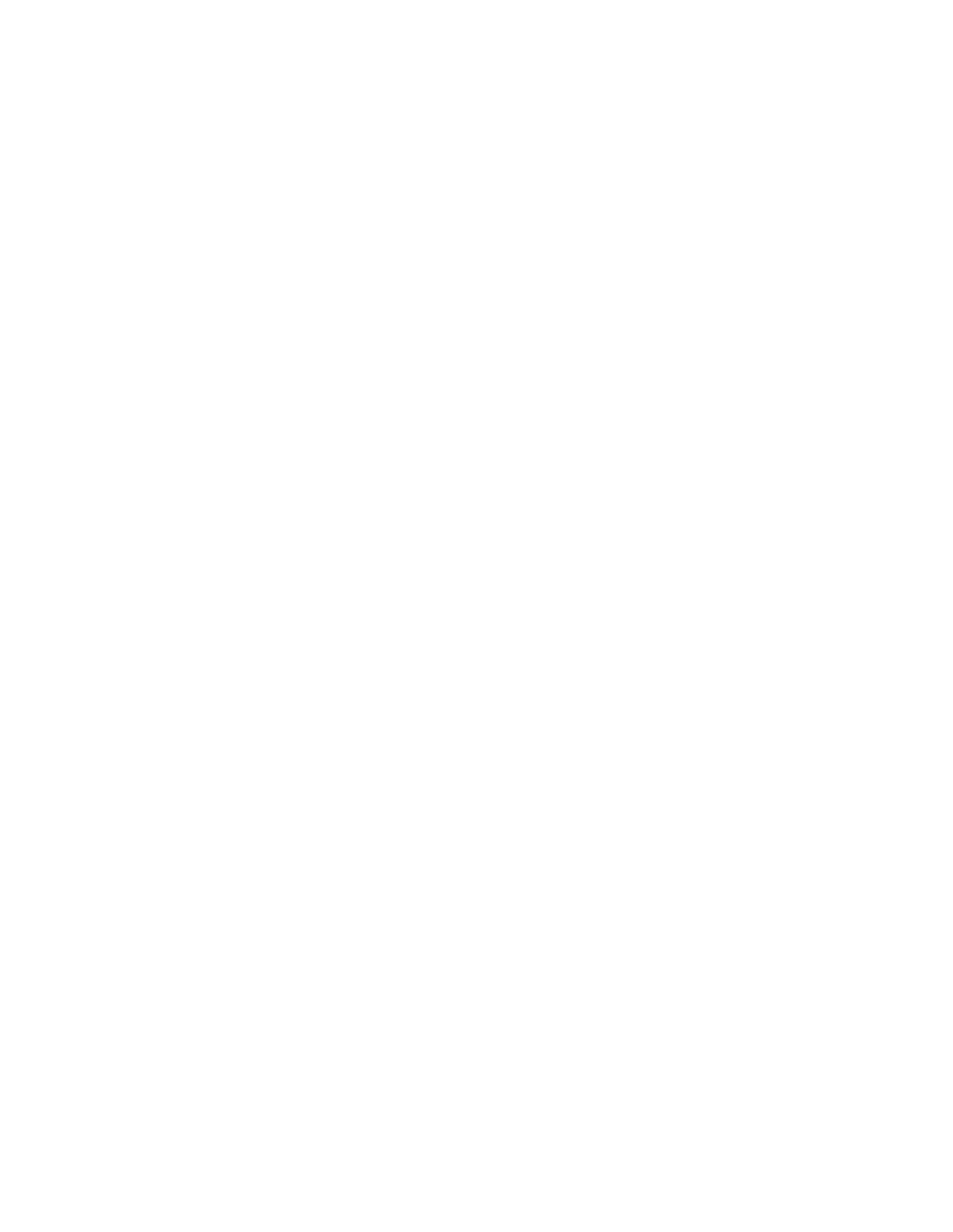## *BASELINE CONDITIONS REPORT*

## **EXECUTIVE SUMMARY**

#### *Introduction*

TEA-21 programmed funding for a feasibility study to replace or improve the Columbia River Crossing along a proposed SR 35 corridor linking Oregon and Washington near Bingen, Wash., and Hood River, Ore. A Purpose and Need Statement was developed and adopted by the RTC in 1999. RTC has begun conducting a feasibility study of a new or improved crossing.

With multiple agencies having jurisdiction or providing services in the study area, there is a wealth of information that needs to be centralized and made available for further use in this study. Collecting and developing a database of information is just part of the need; it is also critical to present the data in a fashion that is useful to the agencies and understandable to the public.

#### *Purpose*

This Baseline Conditions Report will summarize and evaluate existing data necessary to understand existing physical and operational features within the study area associated with the existing river crossing, including bottlenecks such as intersections with the bridge and I-84 and SR14, toll booths, connecting arterial roadways, rail and marine transportation. This data will form the baseline for comparison with the future "no-build" conditions and subsequent strategies, refinement, screening and evaluation.

This Baseline and Existing Conditions Inventory has been prepared to assist those involved with this study in understanding the current and future needs associated with the current Hood River Bridge crossing. This inventory is a summary of existing conditions of the built and natural environment, transportation facilities and conditions, current and future deficiencies in level-of-service, and identified substandard design conditions. This report describes the existing and 20-year No-Build conditions to be used for evaluating improvement alternatives in the corridor.

This report includes a review of the engineering information associated with the Hood River Bridge, existing transportation facilities, their respective deficiencies and funding sources, environmental issues that may impact or constrain crossing improvements, and economic conditions.

#### *Report Format*

This report has been developed so that major study areas, such as transportation and environmental, are included as separate chapters. The report is organized as follows:

Chapter 1, "Engineering," contains information regarding existing physical and operational features within the study limits associated with the existing river crossing. River navigation is included in Chapter 2. Included will be a compilation of structural condition information for the bridge and connecting roadways, as-built bridge and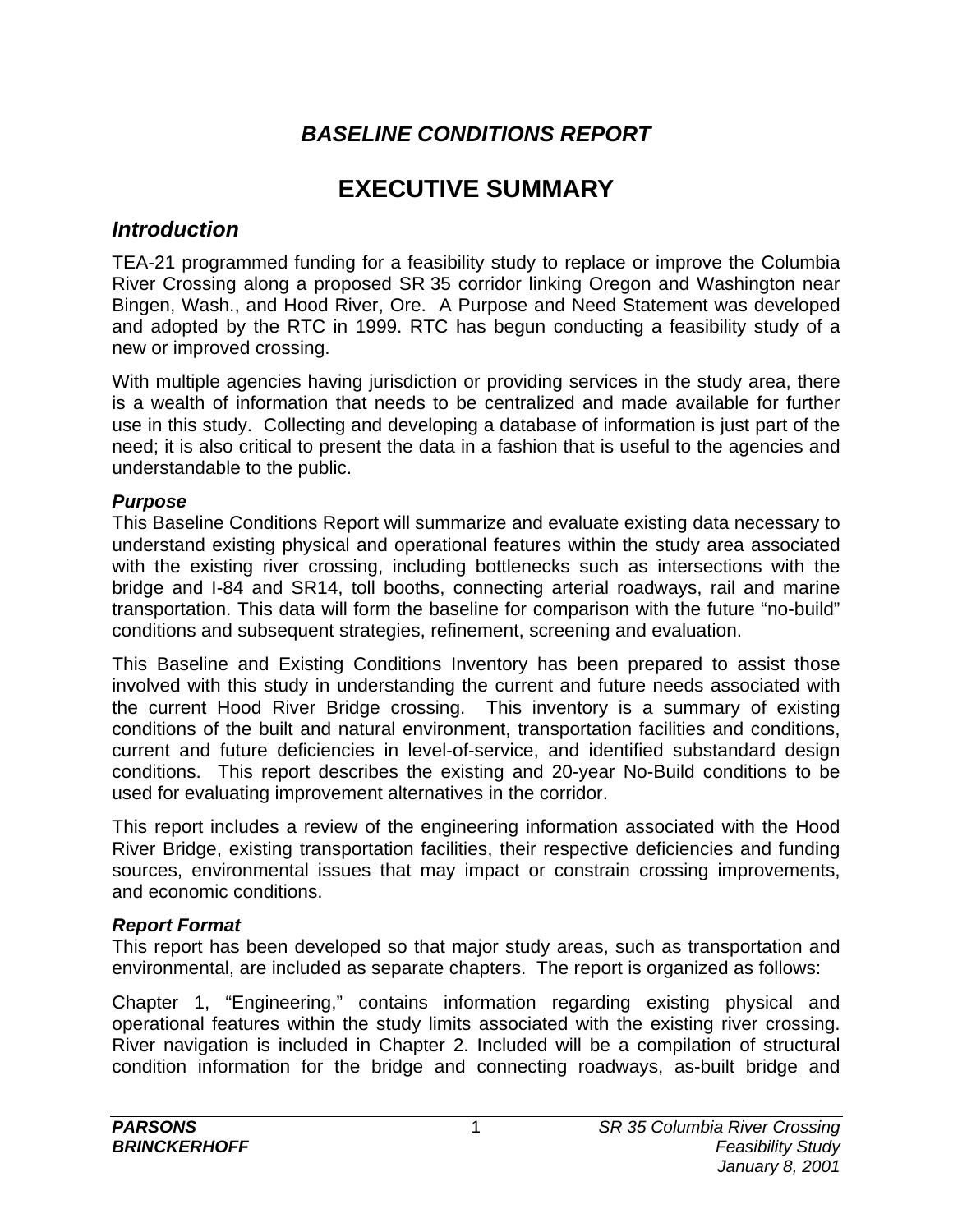roadway information. Under development is a mapping database using existing mapping data in the study area.

This data will form the baseline for comparison with the future "no-build" conditions and subsequent strategies, refinement, screening and evaluation. The data developed will be tailored to the tiered evaluation framework.

Chapter 2, "Navigation", identifies the types, frequency, size and operational characteristics of vessels transiting the Columbia River at the existing Bridge vicinity as well as other crossing corridors. Also included are recommended bridge design clearances to accommodate river navigation.

Chapter 3, "Environmental", summarizes existing environmental data through contacts with federal, state, and local agencies, collection of available documents, and windshield reconnaissance of the project area. Applicable information is summarized in this chapter along with maps suitable for use in the development of alternatives and impact evaluations.

Information in this chapter includes land use and development plans for cities, counties, and ports; wetlands and stream crossing data; Gorge Management Act information; air quality and noise information; in-lieu tribal fishing sites and tribal, cultural, archaeological, historical data; as well as recreational use information.

Chapter 4, "Economics", assembles existing and available economic and trade data to identify and describe the region and its industries. This includes an assessment of the role of interstate and regional trade in the regional economy and the importance of crossing as a commuter route to support the local economy.

The interstate and regional significance of the study region's trade economy and the role of a Columbia River Crossing within the study region will be identified and described in the context of the proposed Tier 1 alternatives. General commodity flows will be described to provide an overview of local economy with respect to volumes of goods movement. Specific local industries or economic sectors involved in or affected by goods movement, including interstate trade, will be identified and the potential impacts of alternative crossings will be assessed to the extent relevant and necessary in the Tier 1 alternatives screening.

Chapter 5, "Transportation", summarizes existing data necessary to understand existing physical and operational features within the study limits associated with the existing river crossing, including bottlenecks such as intersections with the bridge and I-84 and SR14, toll booths, connecting arterial roadways, rail and marine transportation. This data will form the baseline for comparison with the future "no-build" conditions and subsequent strategies, refinement, screening and evaluation. Data is included from traffic counts, studies such as the SR-14 Corridor Plan, and the Hood River Transportation System Plan.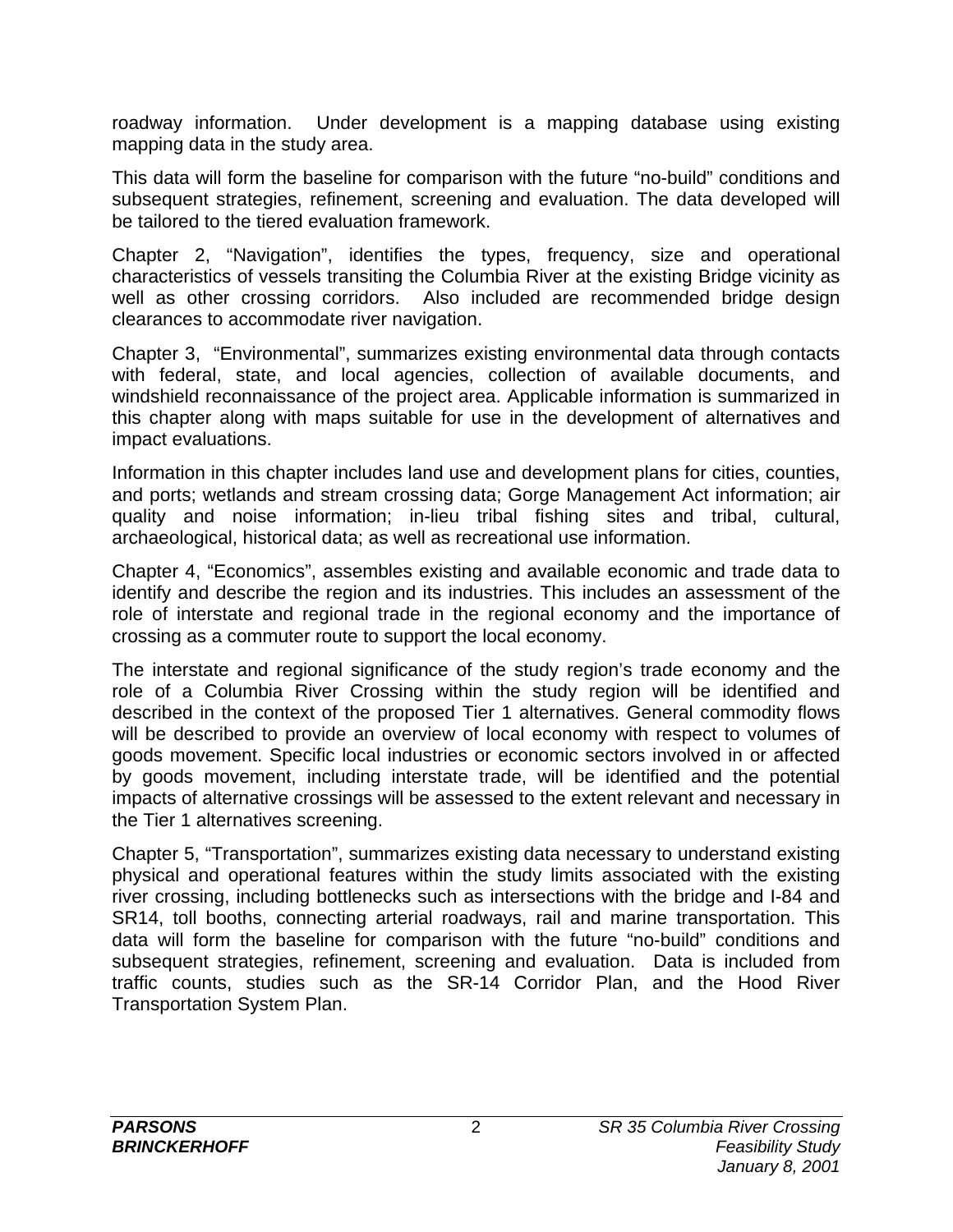#### *Project Vicinity*



#### *Summary of Findings*

The following is a brief summary of the key findings from the Baseline Conditions inventory.

## Engineering

- No engineering analysis has been conducted that addresses the cost or problems associated with adding a sidewalk to the Hood River Bridge.
- A sidewalk study would need to examine such issues as wheelchair accessibility, bridge load strengthening, and modifications to the lift mechanisms to accommodate the additional load.
- The previous bridge inspections appear to be adequate. PB bridge engineers would suggest a more aggressive inspection schedule and process if they were responsible for the inspection on this bridge.
- Further communications with the Port of Hood River are ongoing regarding Bridge Inspection reports and maintenance repairs conducted to date to compile a more comprehensive understanding of the Bridge.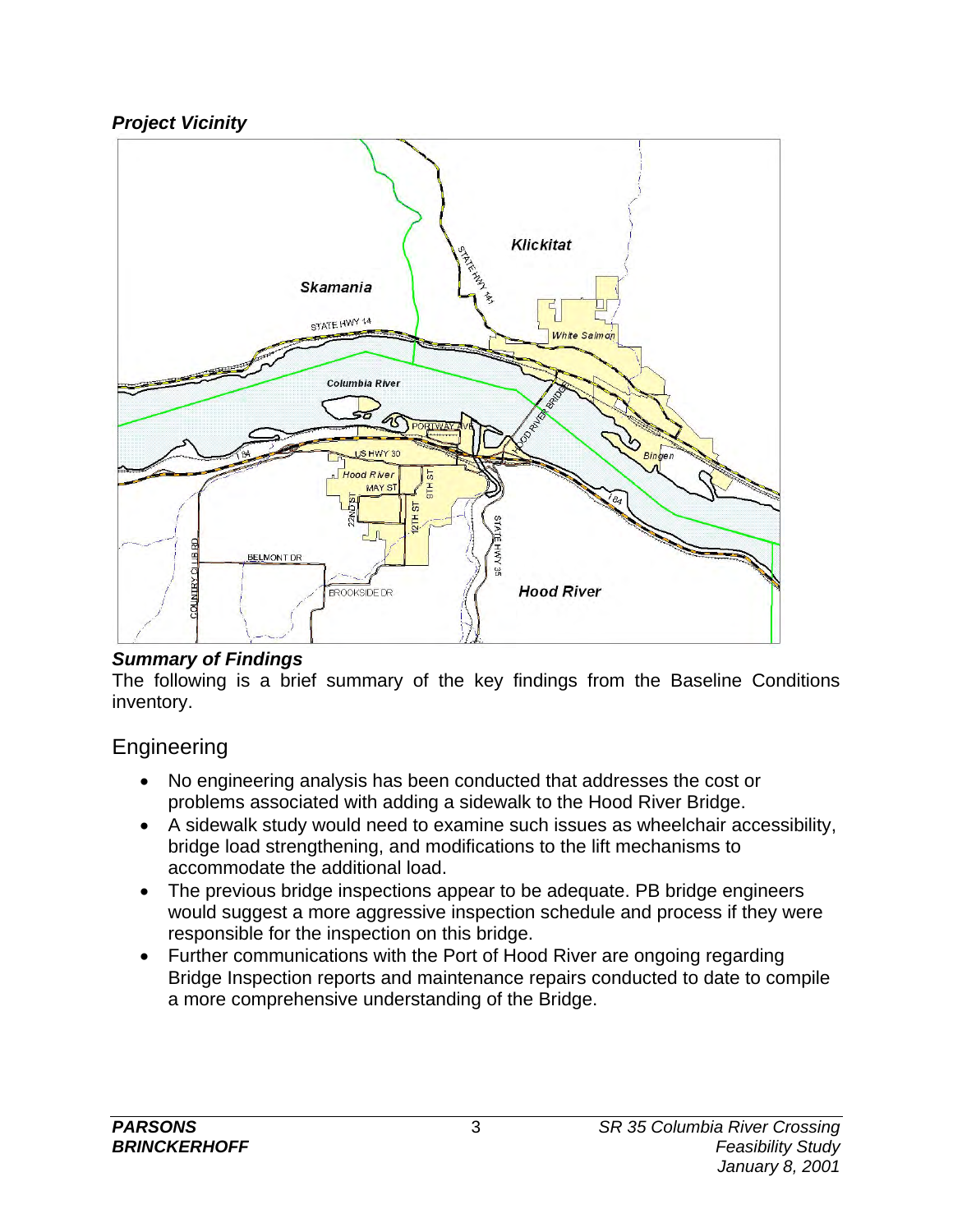Navigation Issues

- The Hood River Bridge has a vertical clearance of 67 feet, which is an adequate height to allow most tugs to pass under without lifting the span.
- The horizontal clearance on the navigation channel is less than the 300 feet, which is recommended by the Corps of Engineers and the towboat operators.
- During high water, the passage of large vessels such as the stern-wheelers or cruise ship may require the bridge to be opened.
- The Hood River Bridge typically opens only once or twice a month.

## Environmental Issues

- There are a number of threatened or endangered anadromous fish stocks that migrate through the bridge relocation study area. The National Marine Fisheries Service has designated all of the Columbia River shoreline within 300 feet of the water as Critical Habitat for these species.
- There are two designated access areas for Native American Fisheries in the bridge relocation area.
- Water quality in the area is generally good, but there are specific water quality issues in the Columbia, Hood and White Salmon Rivers.
- There are wetlands that would be directly impacted by proposed bridges in all of the corridors.
- There are a number of sensitive plants in the study area. They are primarily located at or near Stanley Rock or near the West Hood River Interchange.

## Economic Issues

- The majority of the population and employment in the study is located on the Oregon side of the bridge.
- The Hood River Bridge carries a substantial amount of truck freight and it is used by a large number of consumers who are seeking retail options in Oregon.

## Transportation Issues

- Most of the road system in the area of the Hood River Bridge has adequate capacity. However there are several identified highway capacity problems near the south end of the bridge.
- Identified current or near-term congestion locations include the Hood River Bridge access road at SR-14 (northbound-to-westbound left turn), the area between the toll booth and the four-way stop at the Port of Hood River and retail complex access road; and the left turns from each of the I-84 ramps.
- Two existing public transit systems provide basic local transit service to the area.
- The total number of bridge crossing on the Hood River Bridge was relatively stable from 1993 to 1998. This number increased somewhat in 1999.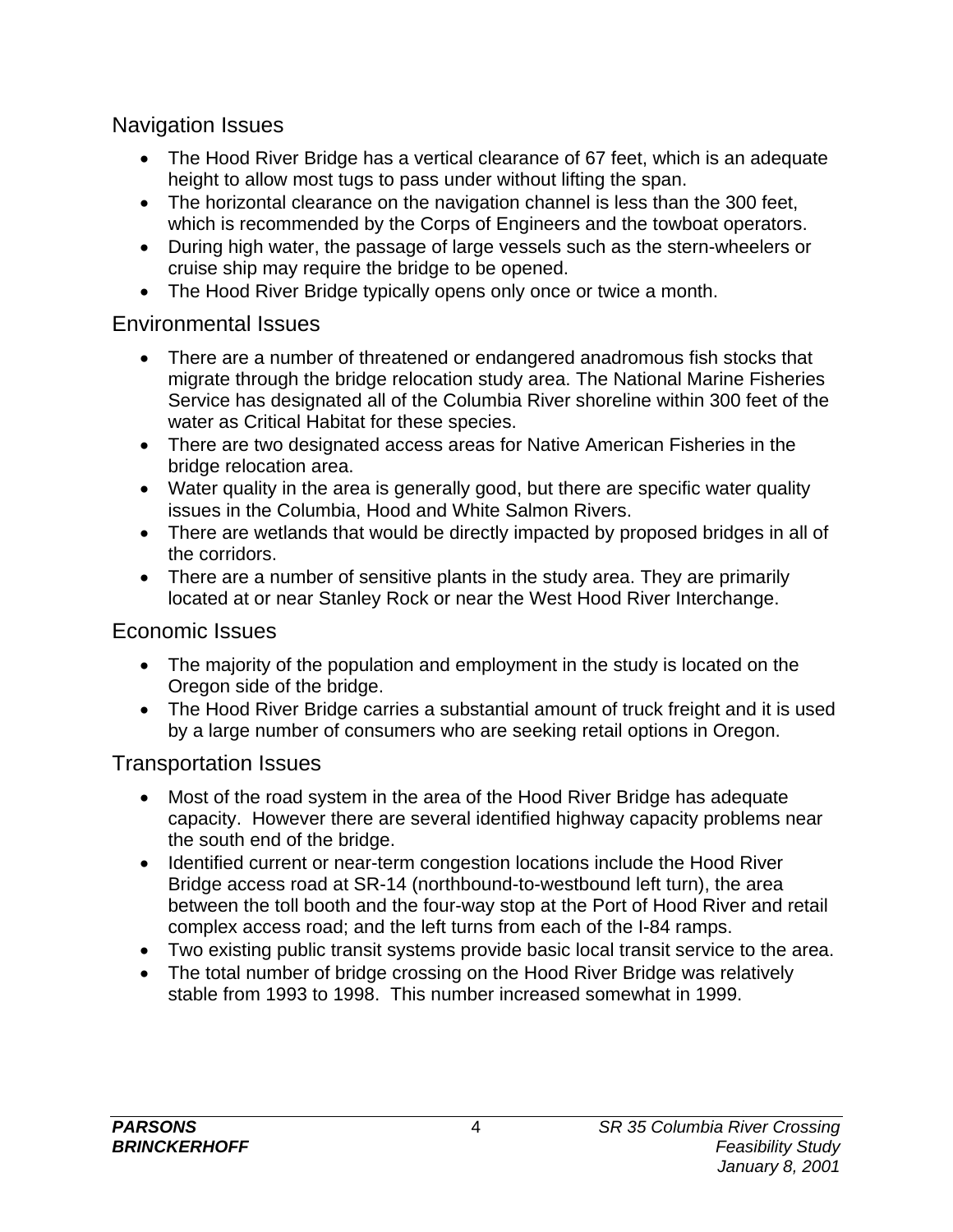## **Chapter 1 - Engineering and Bridge Inspections**

## *Objective:*

#### *Obtain, review and comment on the following documents regarding the Hood River Bridge:*

- October 1998 Underwater Inspection Report
- October 1997 Mechanical and Electrical Inspection Report
- July 1995 Load Rating
- April 1993 Routine and Fracture Critical Member Bridge Inspection Report (Including the Routine Inspection, Fracture Critical Inspection, and Underwater Inspection)
- HNTB conversation memos on other inspection materials.

#### Bridge Inspections:

The majority and a summary of the repair/maintenance recommendations are included in the April 1993 Inspection report. The recommendations made in the reports appear to be adequate and reasonable assuming that the field data was collected accurately, however there does not seem to be an aggressive approach to prolonging the service life of the structure. The recommendations are outlined in the Executive Summary portion of the reports, and are more specifically addressed in the Routine Bridge Inspection formwork, the Fracture Critical Inspection formwork and the underwater inspection formwork.

- 1. The 1998 and 1993 underwater inspection reports did not note or mention any issues with the bridge. These reports do document some localized scour effects but nothing that would be considered necessary for immediate repair, but should be monitored and a retrofit measure implemented if the problem persists.
- 2. The October 1997 Mechanical and Electrical Inspection Report does document and outline a programs for maintenance. No report documentation from the Port of Hood Rover documents if these repairs have been carried out, but conversation with HNTB engineering staff that prepared the reports indicated that all measures outlined for maintenance repair have been completed.
- 3. The July 1995 and 1993 Load Rating does document members in the bridge, which fall below a load-rating factor of 1 (below 1 is deficient). In 1996, the Port did contract with HNTB to prepare plans to repair the defective members and that work was subsequently completed in 1996. HNTB later in 1996 followed up with a supplemental load rating documenting that no bridge members have a Rating Factor below 1. This information was obtained in conversation with HNTB. Copies of these records have been requested from the Port of Hood River.
- 4. The April 1993 Routine and Fracture Critical Member Bridge Inspection Report (Including the Routine Inspection, Fracture Critical Inspection, and Underwater Inspection).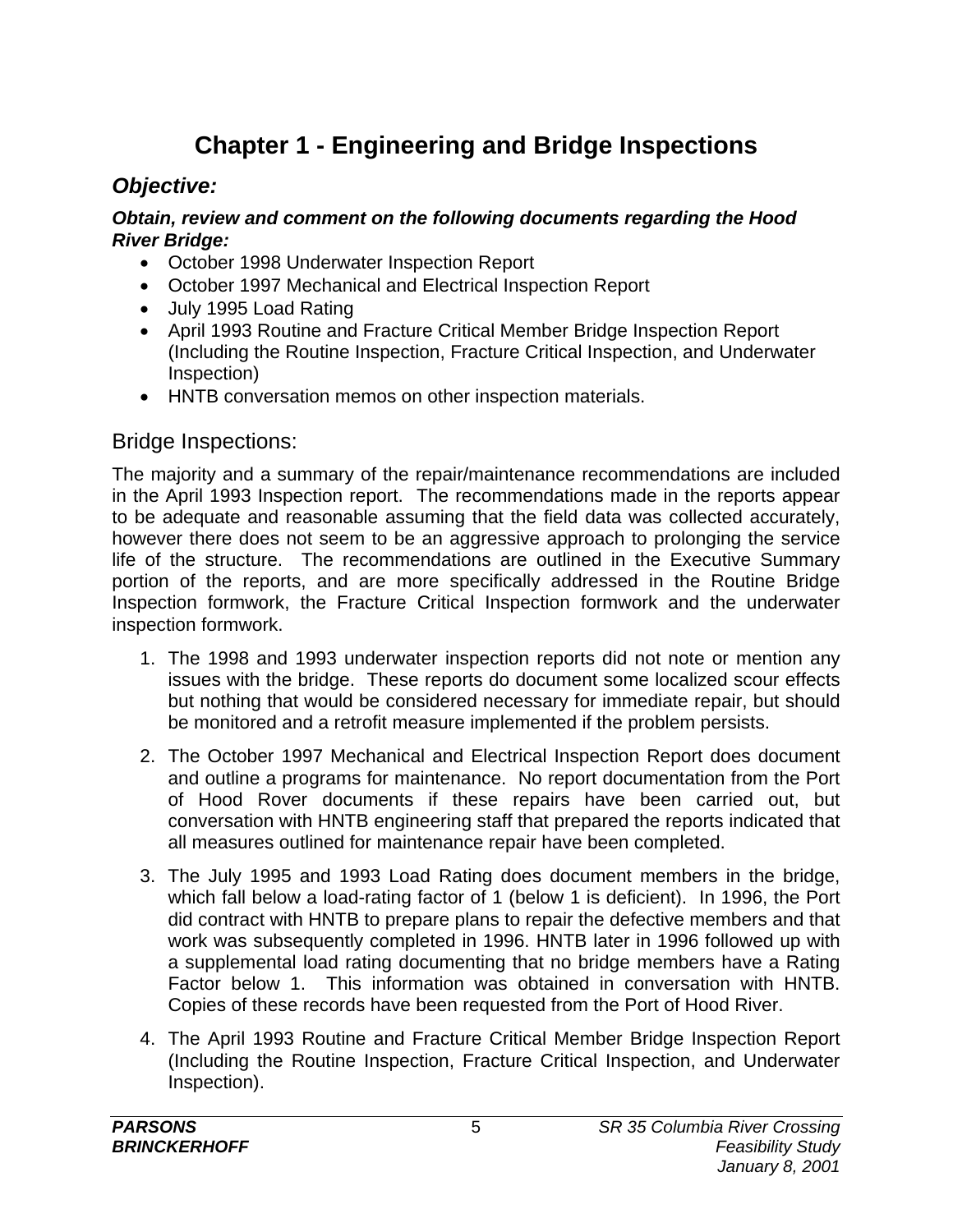Fracture Critical Inspection Results (1993): The fracture critical inspection did document some stringers (load carrying bridge members, specifically stringers in spans 43, 54, S10, and S12) as have significant fatigue prone details, followed with the statement, "failure of stingers in spans 53, 54, S10, and S12 would allow the ends of these strings to drop down and carry the roadway with them which would undoubtedly cause a catastrophic hazard to the traveling public". A recommendation was made by HNTB to install bracket supports at these stringers to support the stringers in the event of a stringer end connection failure. To our knowledge and HNTB's no repair has been carried out to fix this situation. HNTB did note that the Port of Hood River has contacted them to begin plan preparation for replacement of the deck and that retrofits of the affected stringers would be included in that work. . Replacement of the deck should be completed within two years (winter of 2002).

Routine Inspections. The documentation obtained from the Port of Hood River only produced 1 routine inspection report. Follow up conversation with HNTB engineers have yielded routine inspection reports dating back to 1978. HNTB has indicated that they have carried out routine inspections since 1978 and specifically in the following years: 1978, 1979, 1980, 1981, 1982, 1984, 1985, 1987, 1989, 1991, and 1993. The inspection reports completed are at varies levels and some completed before there were established State and National inspection requirements and format. The latest inspection (1993) is by far the most comprehensive inspection done to date.

## **Summary Comments:**

Although the report seems complete and thorough regarding the deficiencies noted during the inspection, typical inspection programs required by the Federal Highway Administration (FHWA) on State owned bridges or bridges requesting federal funds are as follows:

- Routine every two years
- In-Depth as required and determined by the owner, but most do it at a minimum of every four or five years
- Fracture Critical every one to two years, depending on condition and local requirements
- Underwater five years
- Mechanical/Electrical every two years
- Load rating follows with In-Depth Inspections

The FHWA recommends these and the States are required to follow the guidelines to insure Federal funding. For typical highway structures the states typically have a Biennial Inspection program that is an in-depth inspection including hands on all fracture critical members every two years.

The inspection program for the Hood River Bridge is current in some aspects, underwater and mechanical & electrical, but out of date or sequence for routine, and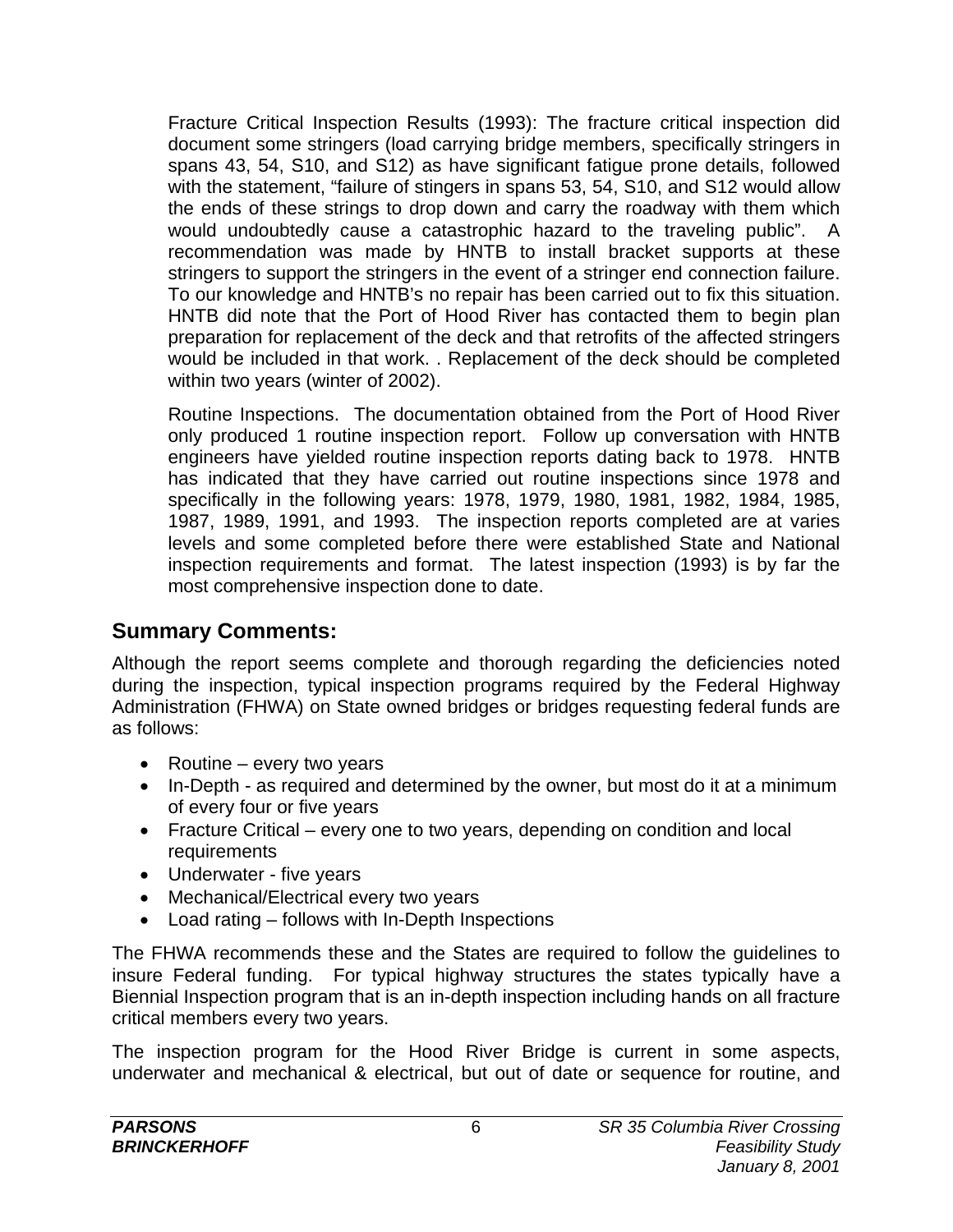fracture critical; which are the most common two for this type of bridge. The inspection reports do document and recommend maintenance repair of items found during those inspection, but it appears there is a lack of complete record keeping to track all inspections and or repair performed to the bridge.

The inspection requirements outlined above are National Bridge Inspection Standard recommendations that apply to State owned structures applying for Federal funding of bridgework. Many bridges that are owned and operated by Toll Authorities do not fully comply with the Federal recommendations and perform the minimum of inspections required to meet insurance or bond holder requirements, and as far as PB can tell there is no Federal Law requiring them to do more. State Law may require more thorough inspections on a State-by-State basis.

Regardless of legal requirements though, if there were to be an incident on a bridge that could have been avoided by inspections or by implementing repairs recommended as part of an inspection the owner would be in jeopardy since it is such common and widely used practice to perform Biennial Inspections. PB always makes it standard practice to include as part of our limited scope annual inspections for private bridge owners recommendations for more frequent inspections to be in compliance with FHWA standards as this is the national standard for the majority of bridges in the Untied States.

The Port of Hood River in general has hired a competent engineering company to assist them with the inspecting and recommending maintenance repairs to the bridge. The last detailed inspection and recommendation are now approaching 7 years of age, which by Federal and State standards is inadequate. PB would suggest that it is time for a full in-depth inspection to be carried out, setting up a baseline condition on which to institute a more consistent and proactive inspection, maintenance, and documentation process for the Hood River Bridge. This process will definitely be needed if some outcomes of this study are using Federal funds to finance short or longterm solution to the existing bridge.

#### Pedestrian Walkway Feasibility

**Objective**: Obtain and review all relevant studies the Port of Hood River produced regarding structural modification to the Hood River Bridge for adding pedestrian walkways.

**Documents Obtained:** Two documents were reviewed related to the addition of pedestrian walkways to the Hood River Bridge. They are:

- 1. Non-Structural Alternatives for Bicycle and Pedestrian Use of the Hood River Toll Bridge, HNTB May  $10^{th}$ , 1999. (Attached)
- 2. And 1-page fax cost proposal from HNTB's Tom Cassette to Port of Hood River, 1996. (Attached)